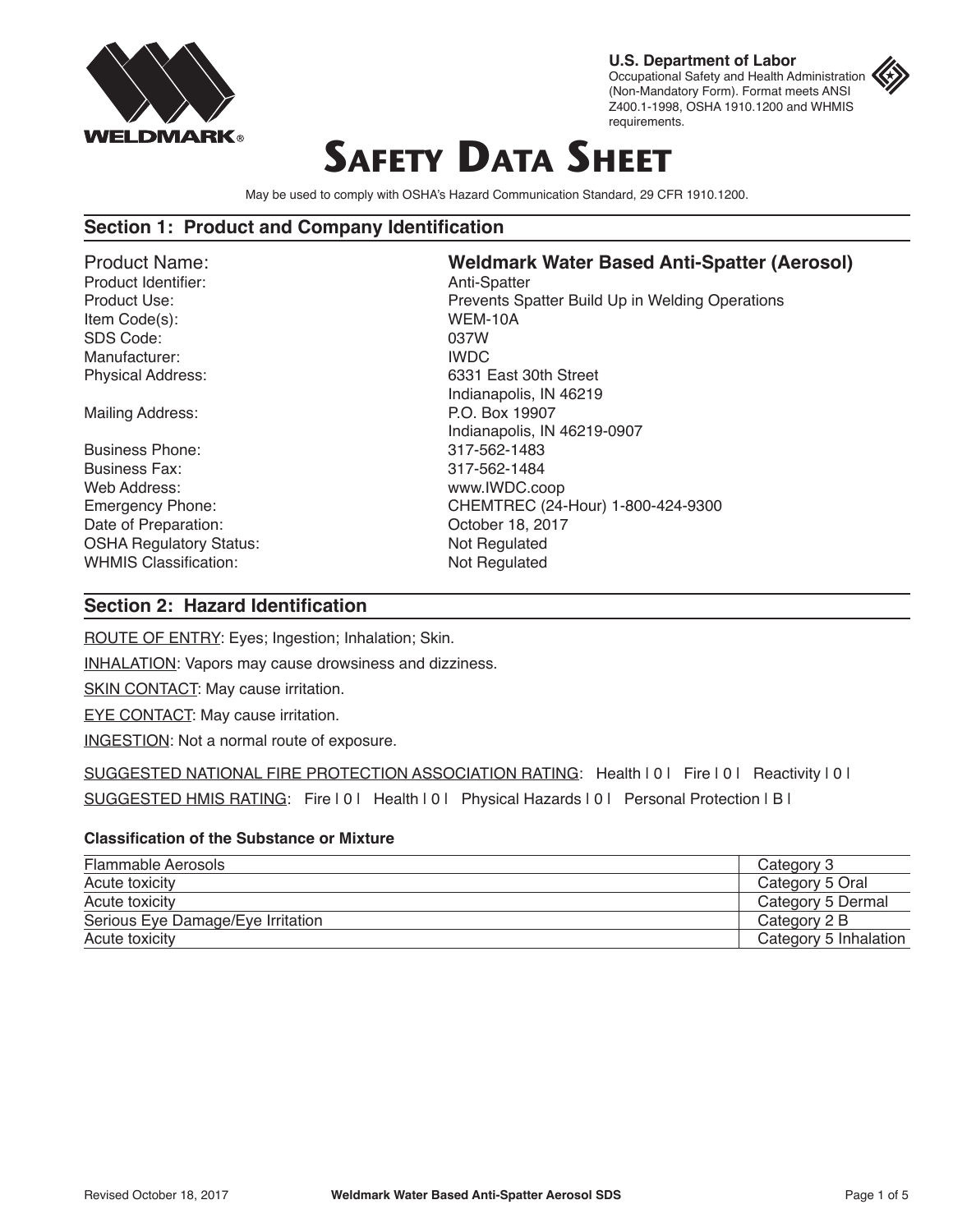## **Emergency Overview**

## **WARNING**

#### **Hazard Statements**

| H <sub>229</sub> | Pressurized container: may burst if heated |  |
|------------------|--------------------------------------------|--|
| H <sub>303</sub> | May be harmful if swallowed                |  |
| H313             | May be harmful in contact with skin        |  |
| H320             | Causes eye irritation                      |  |
| H333             | May be harmful if inhaled                  |  |

| Appearance: Yellow, opaque | <b>Physical State: Aerosol</b> | <b>Odor:</b> Slight pungent |
|----------------------------|--------------------------------|-----------------------------|
|                            |                                |                             |

#### **Precautionary Statements - Prevention**

| P102 | children.<br>reach<br>∩⊔t<br>∩t<br>AAr.<br>OT.      |
|------|-----------------------------------------------------|
| P103 | ------<br>--<br>use.<br>lapel<br>perore<br>⊷<br>edu |

#### **Precautionary Statements - Response**

| $P301+$ |                                                          |
|---------|----------------------------------------------------------|
| $P330+$ | IF SWALLOWED: Rinse mouth. Do NOT induce vomiting.       |
| P331    |                                                          |
| P332+   | IF SKIN IRRITATION OCCURS: Get medical advice/attention. |
| P313    |                                                          |

#### HAZARDS NOT OTHERWISE CLASSIFIED (HNOC): None

## **Section 3: Composition and Information on Ingredients**

| Chemical<br>Name         | -N | nt %'<br>Ma |
|--------------------------|----|-------------|
| ∕ ⊊ו<br>⊣∨<br>JM.<br>⊣וו |    | 40/<br>7C   |

## **Section 4: First Aid Measures**

INHALATION: Move to fresh air and keep at rest. Call a physician if symptoms develop and persist.

SKIN CONTACT: Wash with soap and water. If skin irritation persists, call a physician immediately. Remove contaminated clothing and wash before reuse.

EYE CONTACT: Immediately flush eyes with plenty of water for at least 15 minutes. Remove contact lenses, if present and easy to do. Continue rinsing. Get medical attention if irritation develops and persists.

INGESTION: Rinse mouth. Do not induce vomiting without advice from poison control center. If vomiting occurs, keep head low to avoid getting into the lungs. Call a poison control center if large amounts are ingested. Never give anything by mouth to an unconscious person.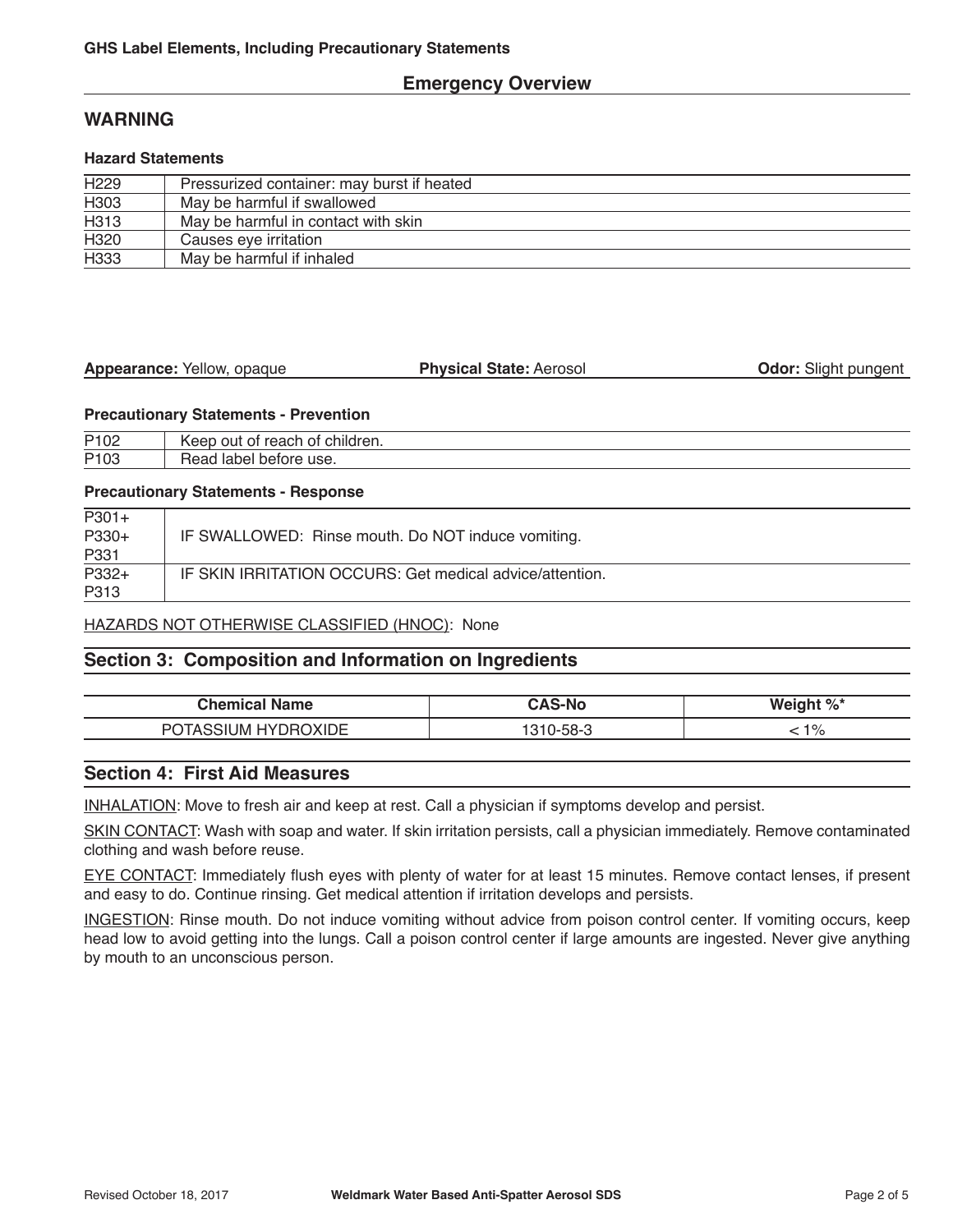## **Section 5: Fire Fighting Measures**

CONDITIONS OF FLAMMABILITY: Not flammable under normal conditions. Product is water based.

SPECIAL FIRE FIGHTING PROCEDURES: Use water spray to cool fire exposed aerosol containers for containers can rupture violently from heat developed pressure.

UNUSUAL FIRE AND EXPLOSION HAZARDS: Contents under pressure.

FLASH POINT: > 400°F (Concentrate)

FLASH POINT METHOD: Estimated

LOWER FLAMMABLE LIMIT: None

UPPER FLAMMABLE LIMIT: None

**AUTO-IGNITION TEMPERATURE: Not Known** 

HAZARDOUS COMBUSTION PRODUCTS: If water component is driven off, and residue ignited, product may release CO2, CO and oxides of nitrogen and sulfur.

#### **Means of Extinction**

SUITABLE EXTINGUISHING MEDIA: Powder, water spray, foam, carbon dioxide.

UNSUITABLE EXTINGUISHING MEDIA: Not available.

#### **Section 6: Accidental Release Measures**

PERSONAL PRECAUTIONS: Use personal protection recommended in Section 8. Isolate the hazard area and deny entry to unnecessary and unprotected personnel. Eliminate sources of ignition. Ruptured cylinders may rocket.

ENVIRONMENTAL PRECAUTIONS: Keep out of drains, sewers, ditches, and waterways. Minimize use of water to prevent environmental contamination.

METHODS FOR CONTAINMENT: Contain and/or absorb spill with inert material (e.g. sand, vermiculite), then place in a suitable container. Do not flush to sewer or allow to enter waterways. Use appropriate Personal Protective Equipment (PPE).

METHODS FOR CLEAN-UP: Vacuum or sweep material and place in a disposal container. Allow gas to dissipate harmlessly into the atmosphere.

## **Section 7: Handling and Storage**

HANDLING PRECAUTIONS: Contents under pressure. Keep out of reach of children. Read label cautions carefully. Follow label directions to avoid injury. Use with adequate ventilation. Do not use in confined areas. Keep away from heat, sparks or open flames. Wash hands thoroughly after each use. Do not smoke while using. Avoid contact with skin and eyes. Avoid breathing vapor or mist. Do not puncture container.

STORAGE REQUIREMENTS: Keep out of reach of children. Do not store near heat, sparks, or open flames. Do not expose to temperatures above 120°F as container may vent, rupture or burst. Do not puncture or incinerate container.

## **Section 8: Exposure Controls / Personal Protection**

ENGINEERING CONTROLS: General ventilation (typically 10 air changes for hour) should be used.

PERSONAL PROTECTIVE EQUIPMENT: HMIS Personal Protection, B - Safety Glasses, Gloves

EYE PROTECTION: Safety glasses with side shields are recommended as a minimum for any type of industrial chemical handling. Where eye contact could occur, chemical splash proof goggles are recommended.

HAND PROTECTION: Wear suitable gloves.

SKIN AND BODY PROTECTION: Wear suitable protective clothing.

RESPIRATORY PROTECTION: In case of insufficient ventilation, wear suitable respiratory equipment.

#### **Control Parameters**

EXPOSURE LIMITS:

| Chemical<br><b>Name</b> | --            | <b>SELLA 5</b> |
|-------------------------|---------------|----------------|
| droxide                 | $\sim$ $\sim$ | つに             |
| 'Siur                   | ppm           | ppm            |
| лаг                     | ას            | --             |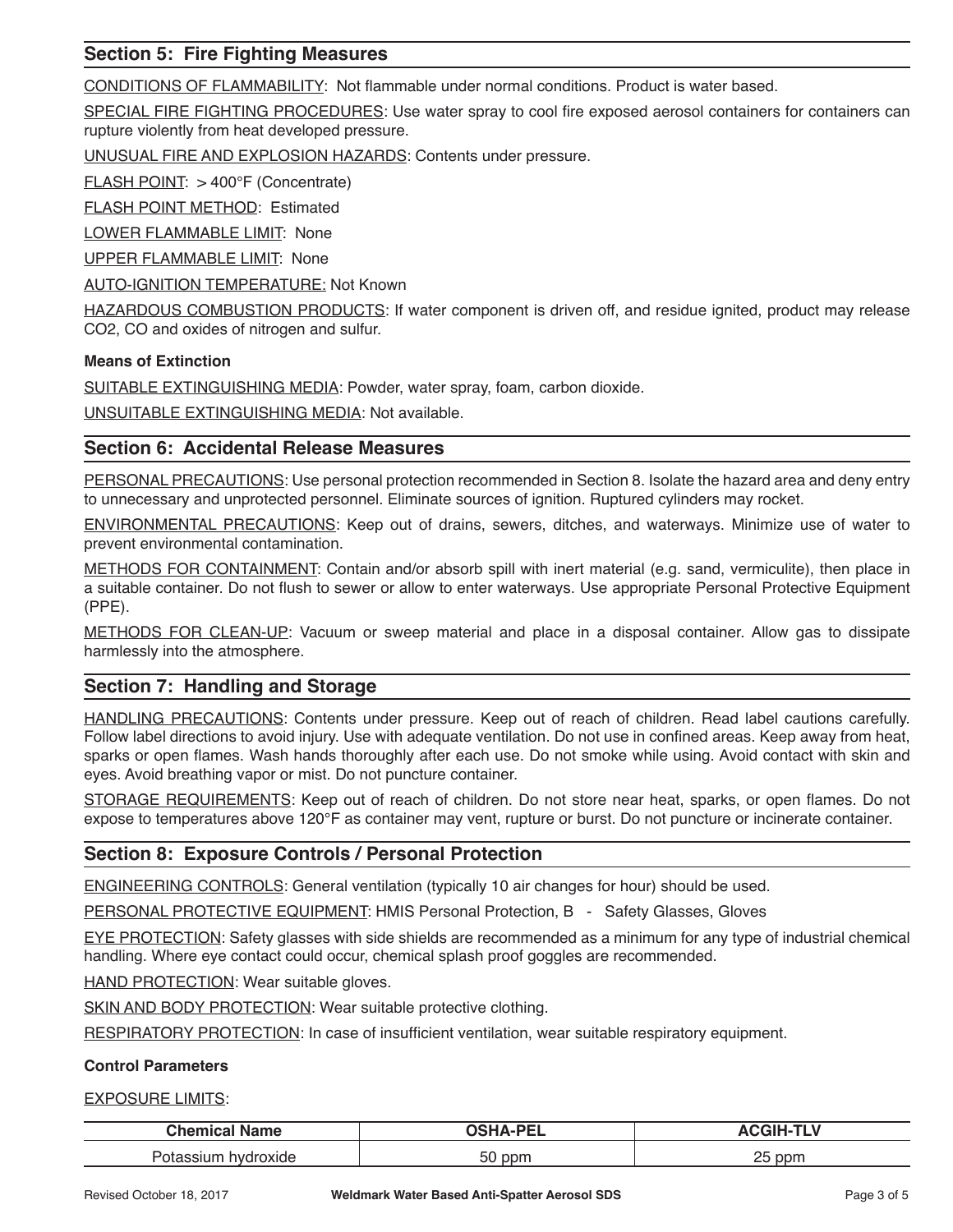## **Section 9: Physical and Chemical Properties**

| APPEARANCE:               | Yellow, opaque mobile liquid                      |
|---------------------------|---------------------------------------------------|
| PHYSICAL STATE:           | Mixture packaged in pressurized aerosol spray can |
| ODOR:                     | Slight pungent                                    |
| <b>SOLUBILITY:</b>        | Soluble in water                                  |
| SPECIFIC GRAVITY/DENSITY: | $0.995 - 1.01$ g/ml                               |
| <b>BOILING POINT:</b>     | $>200^\circ$ F                                    |
| $pH$ :                    | $9.3 - 9.9$                                       |
| VOC:                      | less than 1%                                      |
|                           |                                                   |

## **Section 10: Stability and Reactivity**

STABILITY: Product is stable under normal conditions.

CONDITIONS TO AVOID: Heat, sparks, open flames and temperatures above 120°F. Do not puncture or incinerate container.

MATERIALS TO AVOID: Strong Oxidizing Agents.

HAZARDOUS DECOMPOSITION: CO, CO2

HAZARDOUS POLYMERIZATION: Will not occur.

## **Section 11: Toxicological Information**

No product toxicological information is available.

## **Section 12: Ecological Information**

None anticipated under normal conditions of use.

### **Section 13: Disposal Considerations**

WASTE DISPOSAL METHODS: Do not allow into drains or water sources. Waste and empty containers should be disposed of in accordance with regulations made under the Control of Pollution Act and the Environmental Protection Act. Using information provided in this data sheet advice should be obtained from the Waste Regulation Authority, whether special waste regulations apply.

#### **Section 14: Transportation Information**

| DOT CLASS:            | Non-Flammable Gas (2.2) #2.2                                                                |
|-----------------------|---------------------------------------------------------------------------------------------|
| UN NUMBER:            | UN 1950, Class: 2                                                                           |
| PROPER SHIPPING NAME: | Aerosols, Corrosive, Packing Group II or III, (each not exceeding 1 L capacity)<br>or       |
|                       | Aerosols, Flammable (each not exceeding 1 L capacity)<br>or                                 |
|                       | Aerosols, Flammable, N.O.S. (engine starting fluid) (each not exceeding 1 L capacity)<br>or |
|                       | Aerosols, Nonflammable (each not exceeding 1 L capacity)<br>or                              |
|                       | Aerosols, Poison (each not exceeding 1 L capacity)                                          |

#### **Section 15: Regulatory Information**

According to our information this product is not dangerous material.